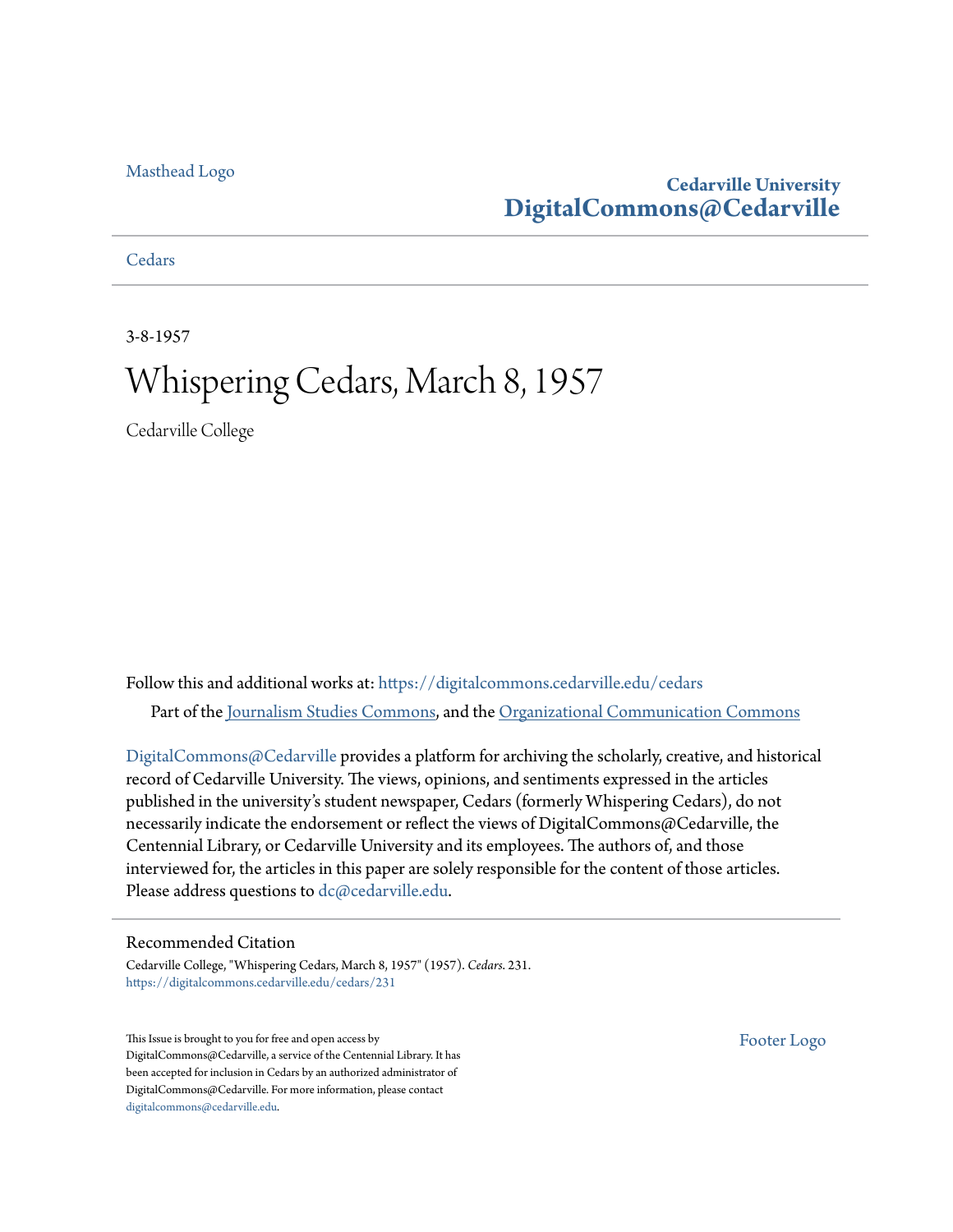edj, u navni Friday, March 8, 1957 wol. I also all

#### - HONDR STUDENTS NAMED

まうへい しびこうき

是人民的 经收益

ss Students who qualified for the Dean's List and During the month of the Dean's Honor List were March, various ensembles<br>revealed to the student from the music department body this past week. will travel over 1800

Honor Students from the gospel in song in churches faculty were expressed by throughout Ohio and the Dr. Maddox when the lists Mid-West. President Jerewere read in Chapel list miah, Dr. Williams, and Monday morning. To be there faculty members

were: John Abuhl, Merlin the interest of Cedarville Agar, Florence Bockhold, College, Against Marin Sandra Capron, Nancy Cope, Last week-end the Choir Charles Horn, Carol John- traveled about 600 miles son, Patsy King, Jack Meyer, as they went to Bay City Sandra Millikin, David and Cass City, Michigan. Mosher, Tom Shelow, Ruth The choir members were Smelser, Jim Spaulding, thrilled as they saw the Maurice Stone, Dave Thomas, number of young people at and Jerry Thornton. the Saginaw Balley Regular

included: Ray Bartholomew, though we saw no visible John Brumbaugh, Bette results, we believe Burrows, Dr. Burrows, Al- Lord was working. berta Chaffe, Esther Chesew of The choir has services bro, Keith Coakley, Frances diring the week-end of the Cooper, David Dautel, Wanda 15th, and again the week-Frye, John Entner, Linda end of March 29th. mare, Holen Stevens, Gene Walker, and Ruth Yost.

#### TH E CHOIR TRAVELS

Congratulations to the miles as they present the Those on the DBann'hist speak at these services in

The Dean's Honor List Baptist Youth Rally, Althe

Harshall, DeElda Pajtón, An extended andres is hoy Shelpman, Hossed Shu- plianned for Apral 13-24. 그녀는 말을 느낌입니?

 $Psalm 1.04:33$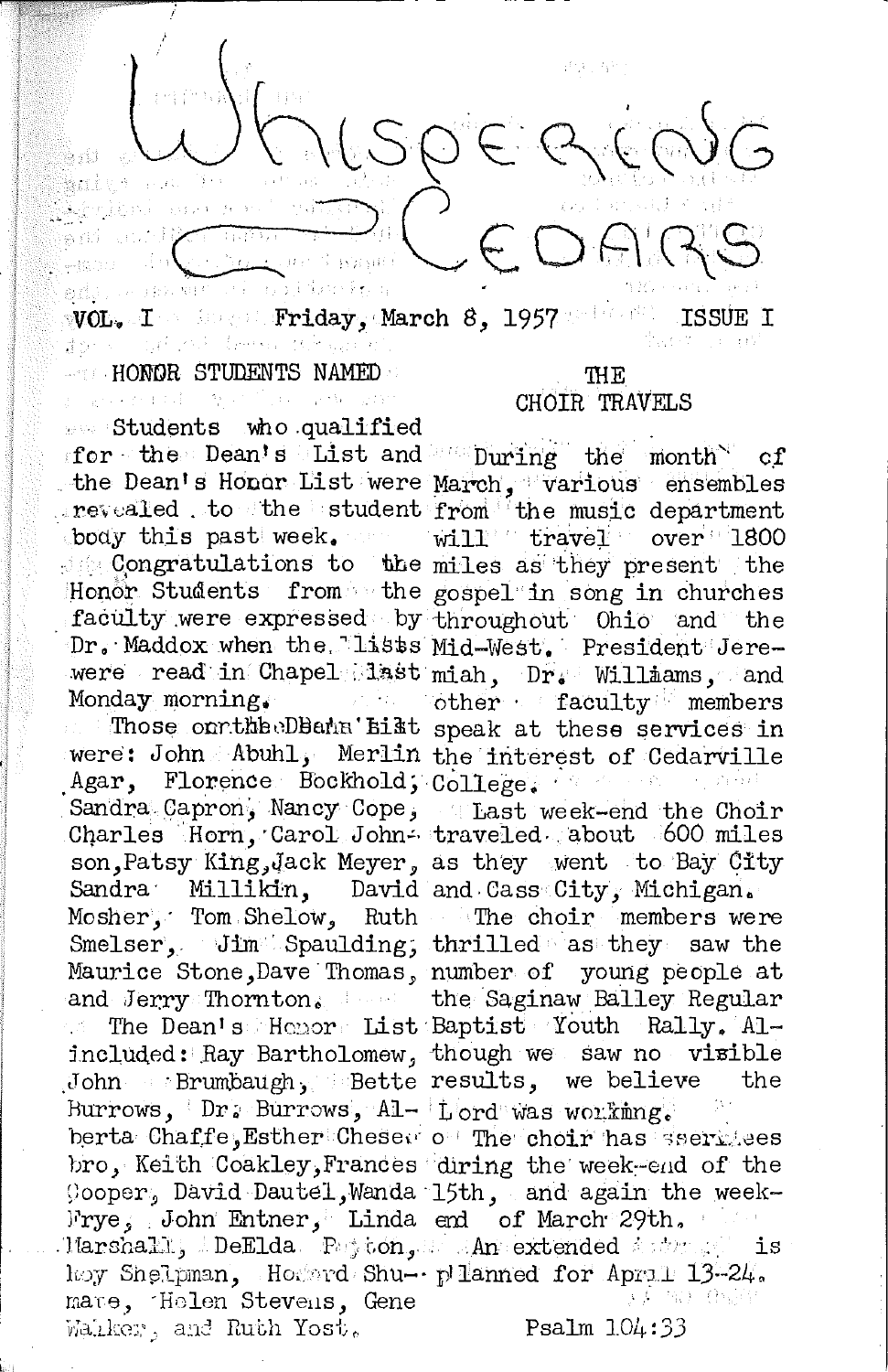Miss Kantzer. advisor Paul Anderson Eladio Bolanos Esther Chesebro Cliff Miller Sandra Millikin Tom Shelow Shirley Shirley Ruth Yost

# EDITORIAL

of YOUR school paper. This is not another bulletin cate his ideas. All men printed with the purpose in mind of informing outness of our school, but cousin," as Mark Twain rather it is a newssheet said. Men are partially especially written for judged by their a utteryou, the student, at our  $\texttt{college}$ . marka S

bring and enlightening paper week after week. We will carny not only the administrative, social, and and sports news, but we will also publish interesting editorials, miniature essays, and some articles of a more personal nature about you and your classmates.

We think that you will enjoy this issue and the Church of Gary, Indiana, many yet to come as much Wednesday-Student Council as we will enjoy pre- Thursday and Friday--Rev. paring them. The Robert LynnGilbert, pastor ii. YOURT paper, for you alone. Erie, Pennsylvania. READ ON !!

## **WORDS** AND THOUGHTS

Words are virtually the solé means of conveying thoughts from one individual to another. Since the importance of exact communication is immense, the **Reproved** semployed to convey thoughts need to be exact and proper. Hence, a narrow vocabulary hinders a person, who might have This is the first issue worthwhile thoughts . in his attempt to communineed to have at the tip of their tongue"the right siders of news and busi- word and not its second rances and rightly so Manuel Since speech more often We shall endeavor to than we think reflects you andinteresting; one's heart and mind. Therefore, we ought diligently to pursue an exact. **Tanguage**, Sale Wilson, and

> CHAPEL SCHEDULE ... March 11-15 and

후 화 문화

的复数重新 化氢苯

waren't more because in the require Monday-+------Rev. Ronald Messner, missionary to Brazil under A.B.W.E. only Tuesday -- Rev. Wilbur Rooke pastor, Central Baptist So, dear reader, here is Bethel Baptist Churchhof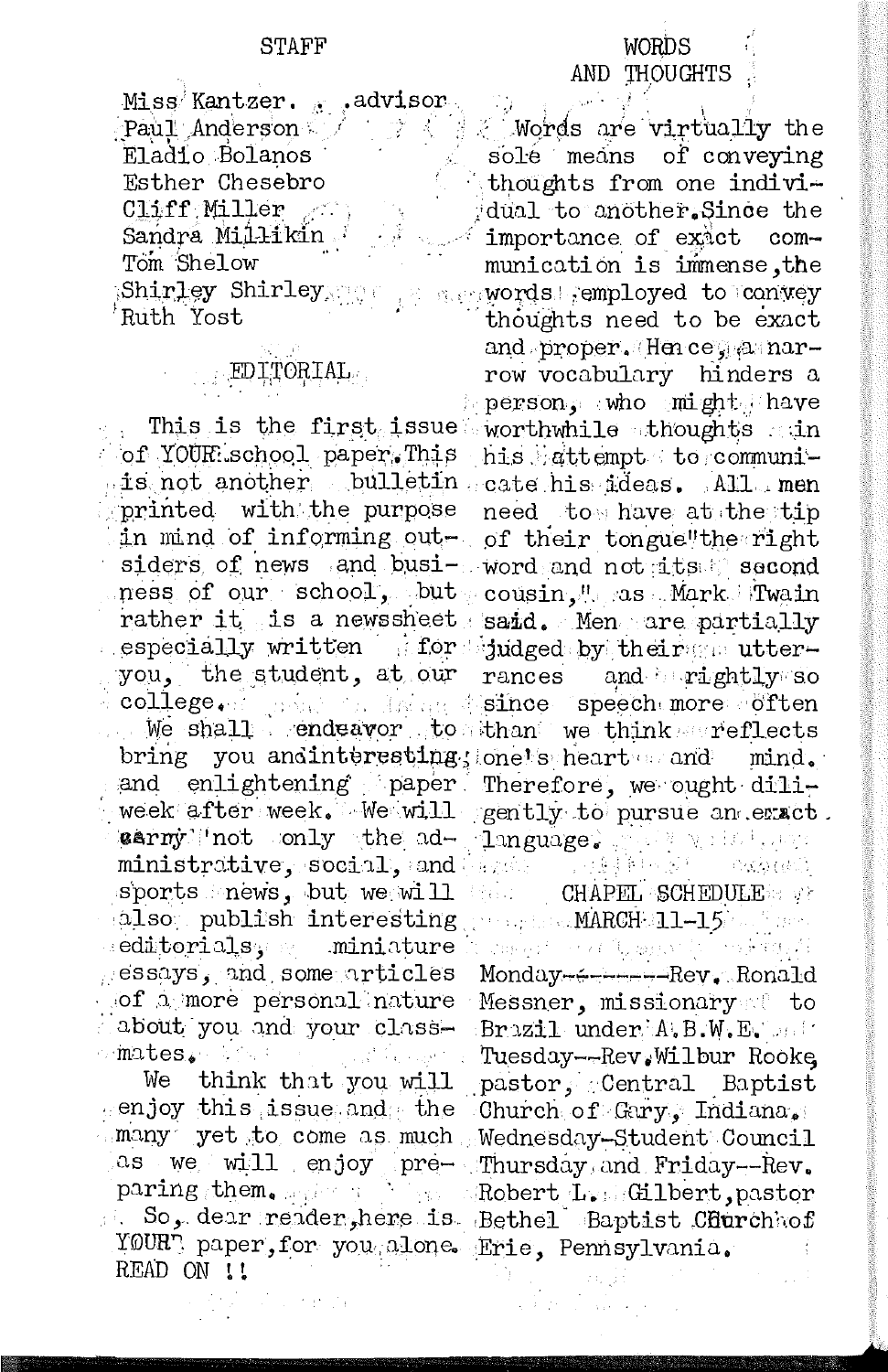Appendongratulations, are in grder for Mr. and Mrs. Cliff Miller on the birth of a 7 pound 7 ounce baby poy , Paul du Clifton, on February 27. Les En 190 s sophomore and plants . Damon will leave us this week to assume her position at the OSSO Home, we see the A group of men students attended a party honoring Mr. Reno at his home last azation of the United Na-. Monday night Judget conta Mrs. Marshall is recovering at Greene County , Hospital after a recent Apperation. He was a research gin sund them for which

he

ng

i-

he

 $m-$ 

he

ey

ct

r-

 $\alpha$ 

Vθ

in

i —

Эn

ίp

ıt

ıd

in.

-Y Ū,

i.o

'n

,s

 $\ddot{\bullet}$ 

÷,  $\rm t$  .

d

C

ę

t

l

 $\overline{.}$ 

Ē

## LITERARY SOCIETIES

end water? Te gaile Gl o Last Friday night, win Milner Chapel. Alpha Chi and Gamma Chi met toget the todiscuss the conpostitution and other matters of business. which is

Roy Shelpman, President of Alpha Chi, presided over the meeting as the joint societies discussed the proposed constitution and then agreed to accept it with slight changes. m The societies approved Galations 2:20 as their verse and it was decided to let a committee select two sets of colors and submit them to the joint! societies for approval. The group also voted to ask Mr. and Mrs. Ambrose

to serve as advisors.

Our student newspaped will regularly express in  $\beta$  its pages some Faculty whews or opinions of genreral concern, is palaes. **BigMiss** Margaret Hook, **English** and Greek instructor responded to the question, "What do you d think about is the United - Nations? " Des Steiner gest She said: "The organitions is an attempt to fulfill fown the can fonly come to pass during the Millennium.God has stated ding Hisl Word that there will be wars and rumors of wars. For any organization to think it can change this statement is sheer folly. The heart of man is as wicked as vever and such wickedness can never produce peace on this earth. There will be peace alonly when the Prince of Peace comes to earth to reign. And the gi bombay sa dan P

Makin IF AT FIRST YOU

WELF ROON TO SUCCEED THE STA Let's make a date for Saturday Management Com I have a date for Saturday.

Let's make a date for Sunday.

I have a date for Sunday. How about Monday?

Ch, mutel I'll go Saturday.

-%